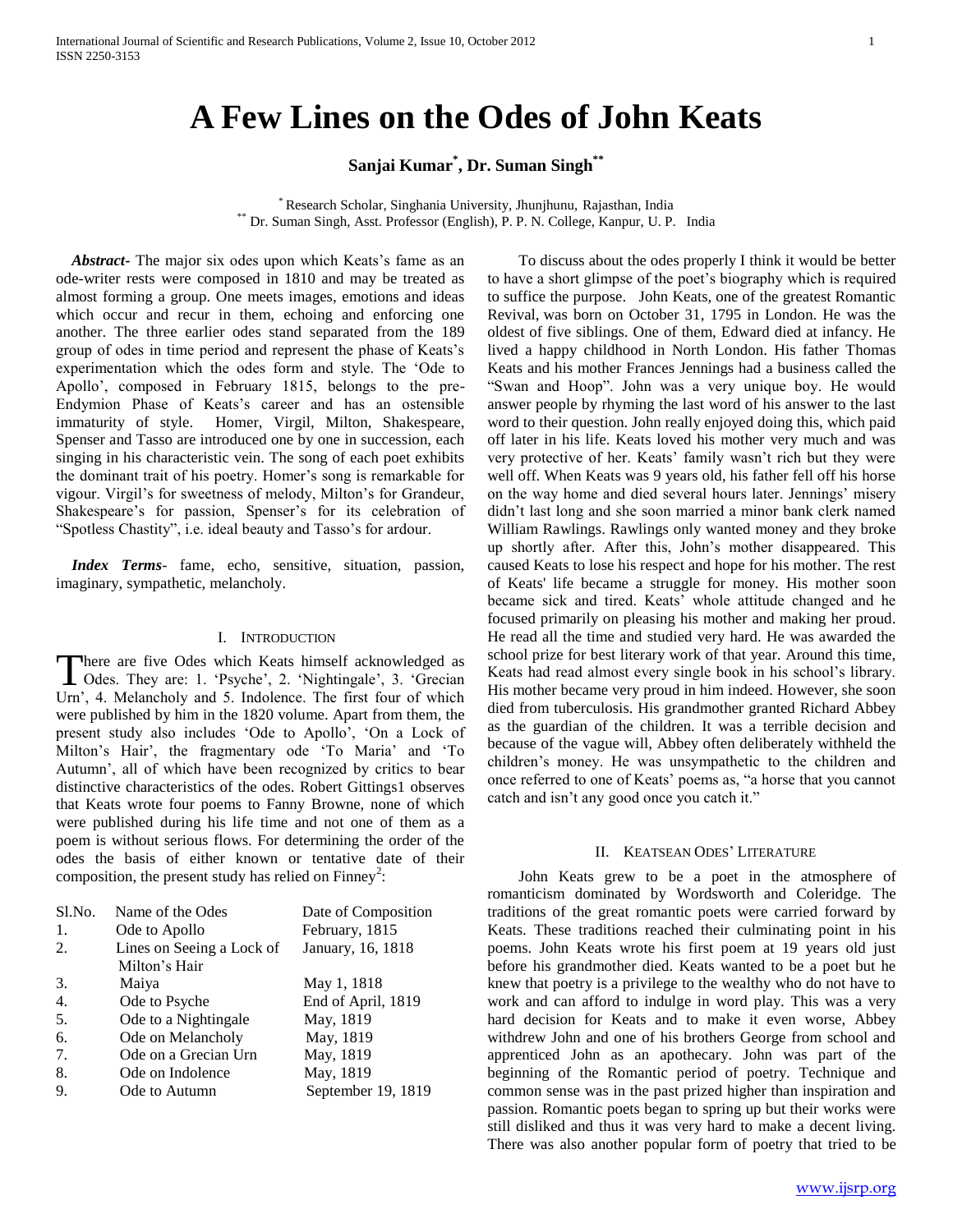romantic by glorifying things that weren"t so great. Keats took his work after a minor poet named Leigh Hunt whom he admired. Cowden Clark, a friend of John Keats, had read some of Keats' work and was impressed by it. He then took some of John"s poems that he owned and brought them to a friend of his, who just happened to be Leigh Hunt. Hunt loved it and immediately asked Clark to bring him over to meet with Keats. Hunt and Keats became friends and Hunt would later prove very influential to Keats" writing, for Hunt became a devoted critic. John Keats then decided to end his medical career. He also had a friend name Benjamin Bailey with whom he went to stay at Oxford. Bailey was very well off and Keats enjoyed his stay. The campus was a quiet and peaceful place, where he could write poems and then take long walks with Bailey, discussing his works. Bailey was deep into studying theology and often had religious talks with Keats. Also, evidence shows that while at Oxford, Keats may have contracted a venereal disease. He began to take mercury (which had many terrible side effects) to try and cure it. Later, Keats regretfully moved back to London with his two brothers George and Tom. Tom then became very ill and soon died of tuberculosis. George met a woman and planned to marry her in America. John was lonely and all the rest of his family was gone. John Keats' and his neighbor Fanny Brawne fell deeply in love and got engaged in 1819. However, the previous year on a trip to Scotland, signs of sickness started growing in Keats. They then moved to Italy, in September 1820 while still keeping secretly engaged. In February 1821, John Keats died peacefully in Rome of tuberculosis

 John Keats" poem "Robin Hood" was actually a letter to his friend John H. Reynolds. It's a sad and melancholy poem comparing the days of Robin Hood and his band of outlaws to the days Keats lived in. Legend says that Robin Hood was an outlaw and a thief who stole from the wealthy. But to the villagers and peasants, he was a hero. Keats expresses how Robin Hood is almost like a hero to him also because of his lack of money throughout his entire life. Keats goes into telling about the medieval times and how honorable they were. He then talks about how if Robin and his crew were alive now, they would despair for things had drastically changed since their times. It sorrowfully explains how Robin would find all of his oaks cut down and used for industrial purposes. The industrial revolution was also going on during Keats' life. Keats describes how the poor have no choice but to live a terrible life whereas in the Middle Ages you could grow things for yourself and live in the peaceful forest with Robin and his band. In the poem, Keats shows skill at rhyming every line. He got a lot of practice during his childhood where he would rhyme his answer with the question anybody asked him. Keats is also a very descriptive writer and he uses metaphors in the line, "Of the forest's whispering fleeces," and in, "Many times have winter's shears". They describe how the leaves on a tree form a coat and the sound of the wind going through that coat. The other describes how winter "shears" away plants and life like a shepherd cutting wool. When winter comes, all the green is drawn away to leave white and brown.

The poem 'On Death' is one of Keats' shortest and most meaningful poems. It asks that what if death is really sleep and life is just a dream. The great times of our lives may just be imaginary like a phantom. We think that it is painful to die, but what if it is just the end of a dream. Keats shows how we all live great our lives while poisoning them with our immense fear of death. But would it be so terrible still, if you were only waking up?

Keats's 'Ode to a Nightingale' was written in early May, 1819. It is the longest of the odes, but, as described by Charles Browne, the composition in the first draft lasted only "two or three hours, written in the garden behind Browne"s house in Hampstead. In the first stanza the poet moves with heavy inertia towards oblivion. The poet is not envious of the bird"s happiness through wine. He wants to escape from the world of sorrow and misery to an ideal world of the bird. Escape from that world, however, cannot be achieved through wine, through the senses; only the poetic imagination seems to have the power. Now the poet's imagination carries him to join the bird in forest. Escape has been accomplished and the poet enjoys for the moment positive beauty. In the sixth stanza the lush darkness makes the poet regress again and we learn that he has been "half in love with easeful Death. In the next stanza he develops the idea that the nightingale is immortal. The individual nightingale dies; but the bird has become a symbol of continuity.

 The idea that Keats is conveying, is probably something that he truly believed in. This theory reassured Keats when most of his family died while he was still very young. When his father died when Keats was only 9 years old, he was only able to cope with the shock by imagining that his father was not in pain and was only waking up from a dream. Any death or tragedy that came to Keats, he could just deal with it like a bad dream and it will be over eventually. Keats was so aggressive and known to be a "fighter" because he wasn"t afraid to die. He would welcome death if it came. Keats did not feel like there was no greater pain than to die. He thought life continued on and got better. The Author also advise people not to be so afraid and says that we lead a life of sorrow and pain when the people we love die and when we become ill or close to death ourselves. We should instead be happy for them and go on with our lives and try to live up to their standards.

 Keats wonderful technique is very unique. As a kid he was known to be a sensitive person. Keats didn"t follow the obvious and sought further meaning into things around him. Keats listened to sounds a different way than everyone else did. He heard music instead of noise. Being a romantic poet, Keats loved and honored the olden days. But also being born during a time of great industrialism, harmony and nature were not paid much attention to. Some of the most enjoyable times were spent during Keats' stay at Oxford with his friend Bailey. It was very quiet there even indoors. There, Keats could concentrate on his poems without disturbance yet also watch and listen to the peaceful things around him. Eventually Keats left Oxford and moved back to London where he hated it because it was very cramped and noisy. John became truly grateful of nature and peace.

 "To Autumn" was one of Keats" last poems. It has a deep feeling of serenity, freshness and abundance. Yet at the same time it shows decaying and the passing of something. Autumn is the time of harvesting and is also when there is the "most food on the table". The glee and happiness is clearly shown in the tone of the poem. The Author describes also how Autumn is passing of summer and green life and the bringing of a dark cold winter. Autumn takes the summer's warmth and rips down the leaves.